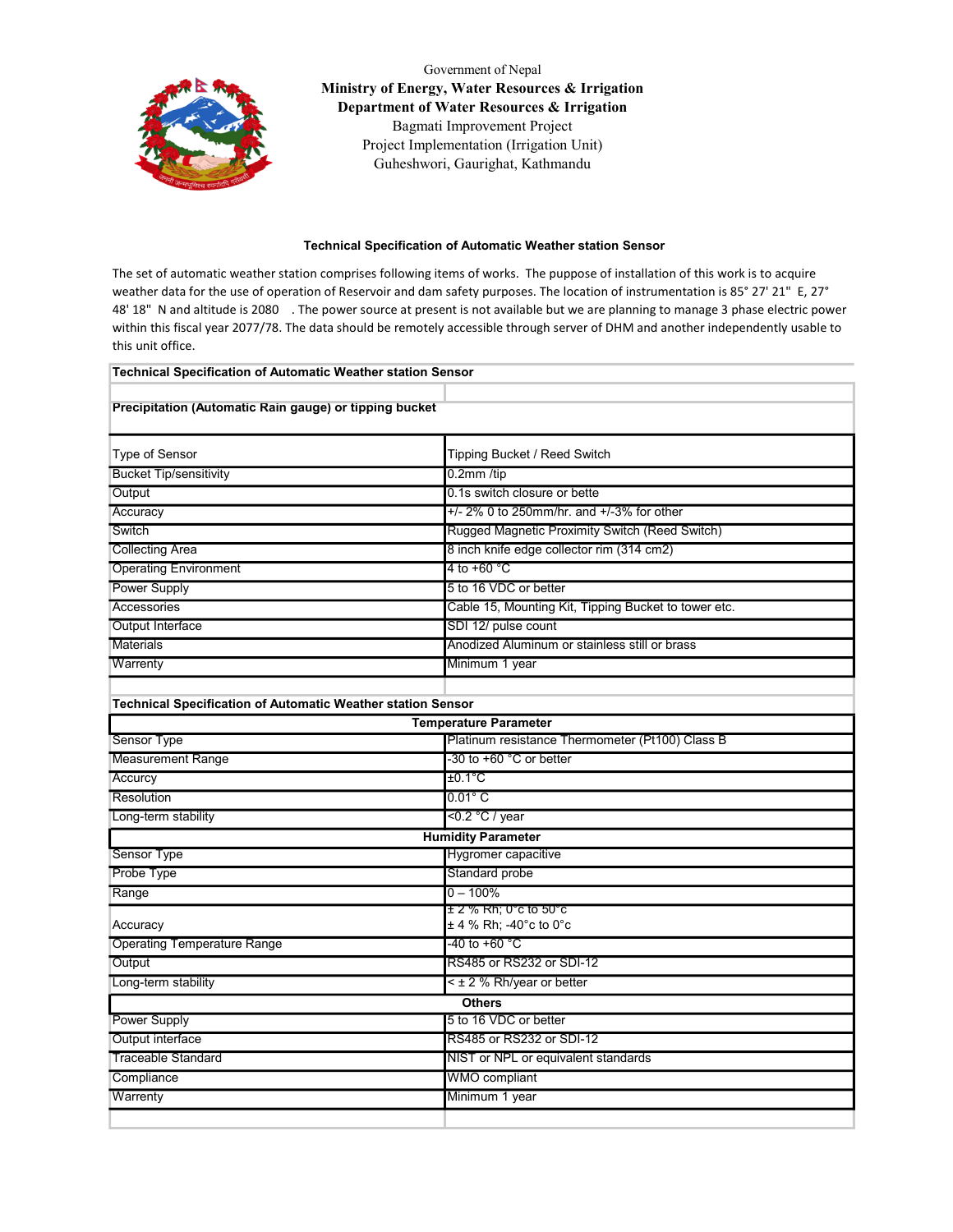| Moisture, temperature and conductivity of soil |                                                                       |  |
|------------------------------------------------|-----------------------------------------------------------------------|--|
| Sensor type *                                  | Pt 100 for soil temperature and permittivity sensor for soil moisture |  |
| Soil Moisture Accuracy                         | ± 0.01 WFV for most Soils<br>± 0.03 maximum for fine Texture Soils    |  |
| <b>Dielectric Constant Accuracy</b>            | ± 1.5% or 0.2 whichever is Typically greater                          |  |
| <b>Conductivity Accuracy</b>                   | ± 2.0% or 0.005 S/m whichever is Typically greater                    |  |
| Temperature Accuracy *                         | ± 0.3о с                                                              |  |
| Interface                                      | SDI 12 or RS 485                                                      |  |
| Power                                          | ∢1ma idle/ 30 ma active                                               |  |
| <b>Operating temperature</b>                   | -10oc to +55oc                                                        |  |
|                                                |                                                                       |  |
| <b>Speed and Direction of Wind</b>             |                                                                       |  |
|                                                | <b>Wind Speed</b>                                                     |  |
| <b>Sensor Type</b>                             | Ultrasonic                                                            |  |
| <b>Measuring range</b>                         | 0 to 75 m/s or better                                                 |  |
| Starting threshold                             | $+/-$ 0.3 m/s or $+/-$ 3% of rms reading                              |  |
| Accuracy                                       | ± 0.2 m/s or 2% of reading (whichever is greater                      |  |
| Resolution                                     | 0.1 m/s or better                                                     |  |
| <b>Wind Direction</b>                          |                                                                       |  |
| <b>Measuring range</b>                         | 0 to 359.9 Deg or better                                              |  |
| Accuracy                                       | +/- 2 % RMSE                                                          |  |
| Resolution                                     | 1 degree                                                              |  |
| Cable length for both                          | 12m                                                                   |  |
| <b>Starting threshold</b>                      | $0.1$ m/s                                                             |  |
| Output signal:                                 | RS 485 or SDI 12                                                      |  |
| <b>Operating Voltage</b>                       | 9 to 30V or better                                                    |  |
| Protection type and Housing                    | IP 66, Aluminum, seawater proof or better                             |  |
| Permissible Temp                               | -30 to +60 °C                                                         |  |
| <b>Power Supply</b>                            | 5 to 16 VDC or better                                                 |  |
| Standard for traceability                      | Traceable to international standards like NAMAS                       |  |
| Approval                                       | <b>WMO Compliant</b>                                                  |  |
| Warranty                                       | Minimum 1 year                                                        |  |
|                                                |                                                                       |  |
| <b>Solar Raditation</b>                        |                                                                       |  |
| <b>Sensor Type</b>                             | Pyranometer, Thermopile                                               |  |
| <b>Spectral Range</b>                          | 300-2800nm                                                            |  |
| <b>Digital Output</b>                          | SDI-12 or RS485                                                       |  |
| Analouge Output Range                          | Maximum 2000 W/m2                                                     |  |
| Long term stability                            | ± 1%/Year                                                             |  |
| Field of view                                  | 180 degree                                                            |  |
| Operating temperature                          | $-30$ to $+80$ oC                                                     |  |
| <b>Humidity Range</b>                          | 0 to 100%                                                             |  |
| <b>Supply Voltage</b>                          | 5 to 16VDC or better                                                  |  |
| Output Interface                               | RS 485 or SDI 12                                                      |  |
| Non Linerarity                                 | <1% (100-1000Watt/m2)                                                 |  |
| Traceability                                   | World radiation reference (WRR)                                       |  |
| Warrenty                                       | Minimum 1 year                                                        |  |
|                                                |                                                                       |  |
| <b>Digital Evaporation Pan</b>                 |                                                                       |  |
| Dimension:                                     | 1200mm diameter x 250mm height                                        |  |
| Level measurement range:                       | 0 to 200mm                                                            |  |
| Water Level accuracy:                          | 0.2 <sub>mm</sub>                                                     |  |
| Water level linearity:                         | ±0.05%FS                                                              |  |
| Resolution:                                    | 0.1 <sub>mm</sub>                                                     |  |
| Operating temperature:                         | -40 to 60° C                                                          |  |
| Bird cage:                                     | Should be included                                                    |  |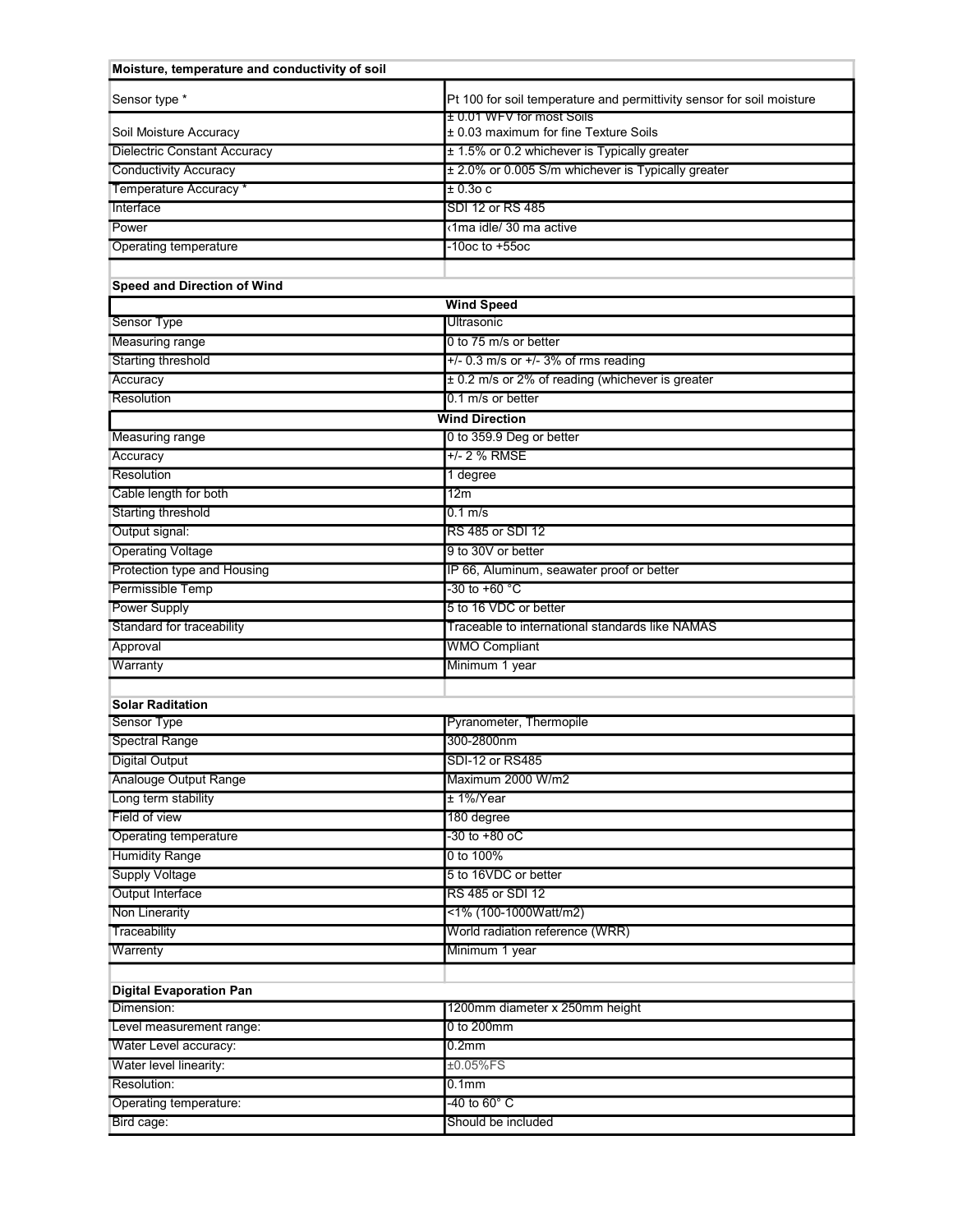| Support:                                                                                 | Shuld include wooden platform                                           |  |  |
|------------------------------------------------------------------------------------------|-------------------------------------------------------------------------|--|--|
|                                                                                          |                                                                         |  |  |
| <b>Modem</b>                                                                             |                                                                         |  |  |
| Dual SIM                                                                                 | Should supprot two SIM's from two mobile operators.                     |  |  |
| 2G connectivity:                                                                         | 900 and 1800Mhz                                                         |  |  |
| 3G connectivity:                                                                         | 900 and 2100Mhz                                                         |  |  |
| Port:                                                                                    | Compability with the data logger                                        |  |  |
| Temperature:                                                                             | -40 to 60° C                                                            |  |  |
|                                                                                          |                                                                         |  |  |
|                                                                                          |                                                                         |  |  |
|                                                                                          |                                                                         |  |  |
| Data Logger                                                                              |                                                                         |  |  |
| Interface:                                                                               | To accomodate all offered sensors and 10 more sensors                   |  |  |
| Analog data resoution:                                                                   | 24 bits                                                                 |  |  |
| Communication port:                                                                      | <b>RS232</b>                                                            |  |  |
| Data Sampling:                                                                           | 1 minute to 24 hours                                                    |  |  |
| Extended memory:                                                                         | Using microsd card                                                      |  |  |
| Temperature range:                                                                       | -40 to +70                                                              |  |  |
|                                                                                          |                                                                         |  |  |
| Logging Paramters:                                                                       | All paramters should be posted to the serer according to list provided. |  |  |
|                                                                                          | Sumultaneously to two diffent servers; One to DHM server and the other  |  |  |
| Data Posting:                                                                            | to hosted server.                                                       |  |  |
|                                                                                          |                                                                         |  |  |
|                                                                                          |                                                                         |  |  |
| Wind Mast (3m height)                                                                    |                                                                         |  |  |
| <b>Particulars</b>                                                                       | <b>Description</b>                                                      |  |  |
| <b>Material 8</b>                                                                        | Hardened down Aluminum alloy or galvanized iron                         |  |  |
|                                                                                          | Lowest section (0  1.9 m) 100 mm                                        |  |  |
|                                                                                          | Second section (1.9  4.9 m) 75 mm<br>Third section 63 mm                |  |  |
|                                                                                          | Highest section 50/60 mm                                                |  |  |
|                                                                                          | Top of the mast 60 mm                                                   |  |  |
|                                                                                          | (this is according to DKP 210) please fill the details as in your mast  |  |  |
| Round Pipe (total length 10m)                                                            | design                                                                  |  |  |
| Hinge base and bolts                                                                     | Stainless steel or galvanized iron                                      |  |  |
| Guy wire(optional)                                                                       | 3 sets stainless steel                                                  |  |  |
| <b>Tilting support</b><br>Winch for tilting during installation and maintenance (only if | Should be tilt-able even after installation (by max. 2 person)          |  |  |
| required)                                                                                | According to the mast supplied                                          |  |  |
|                                                                                          |                                                                         |  |  |
| Solar Panel Including mounting structures, Battery and Solar Charger                     |                                                                         |  |  |
| a.Solar Panel                                                                            |                                                                         |  |  |
| <b>Particulars</b>                                                                       | <b>Description</b>                                                      |  |  |
| Solar Cell                                                                               | Mono or poly Crystalline Silicon Module                                 |  |  |
|                                                                                          |                                                                         |  |  |
| <b>Front Glass</b>                                                                       | High Transmission tempered glass with anti-reflective (AR) Coating      |  |  |
| <b>Front Glass Thickness</b>                                                             | $>3$ mm                                                                 |  |  |
| <b>Output Cable</b>                                                                      | 4 mm2 Cable / Multi-Contact (MC4)                                       |  |  |
| Efficiency                                                                               | >15% (module)                                                           |  |  |
| <b>Output Volt</b>                                                                       | 12V                                                                     |  |  |
| <b>Output Power</b>                                                                      | 40W                                                                     |  |  |
| Normal Operating Cell Temperature                                                        | -40°C to 85°C                                                           |  |  |
| <b>Impact Resistance</b>                                                                 | Hail 25mm dia at 25 m/s of speed                                        |  |  |
| Hi performance at low irradiance                                                         | Above 80 %                                                              |  |  |
| Certifications                                                                           | ISO, CE certified                                                       |  |  |
| b. Battery                                                                               |                                                                         |  |  |
| Output Voltage                                                                           | 12V                                                                     |  |  |
| Type                                                                                     | VRLA                                                                    |  |  |
| Amp                                                                                      | 75 AH @ C10                                                             |  |  |
|                                                                                          |                                                                         |  |  |